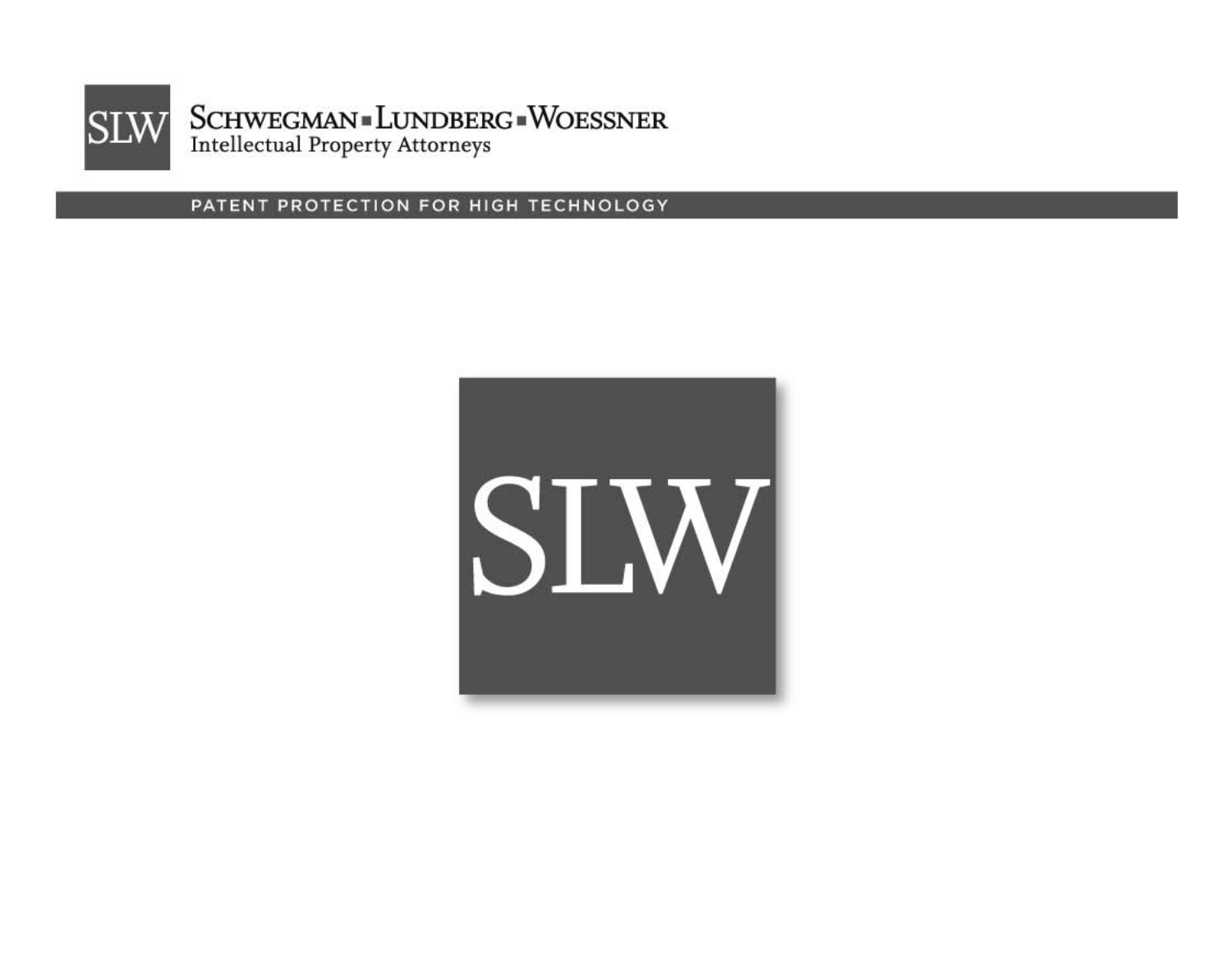

PATENT PROTECTION FOR HIGH TECHNOLOGY

# **Natural Products and Unnatural Law**

## Warren D Woessner, J.D., Ph.D. Schwegman Lundberg & Woessner, P.A. Minneapolis, MN wwoessner@slwip.com www.patents4life.com

The following remarks are provided for educational purposes and are not intended to address any specific legal matter. They represent the views of the author and not necessarily the views of the firm or any of its members (although I hope they do).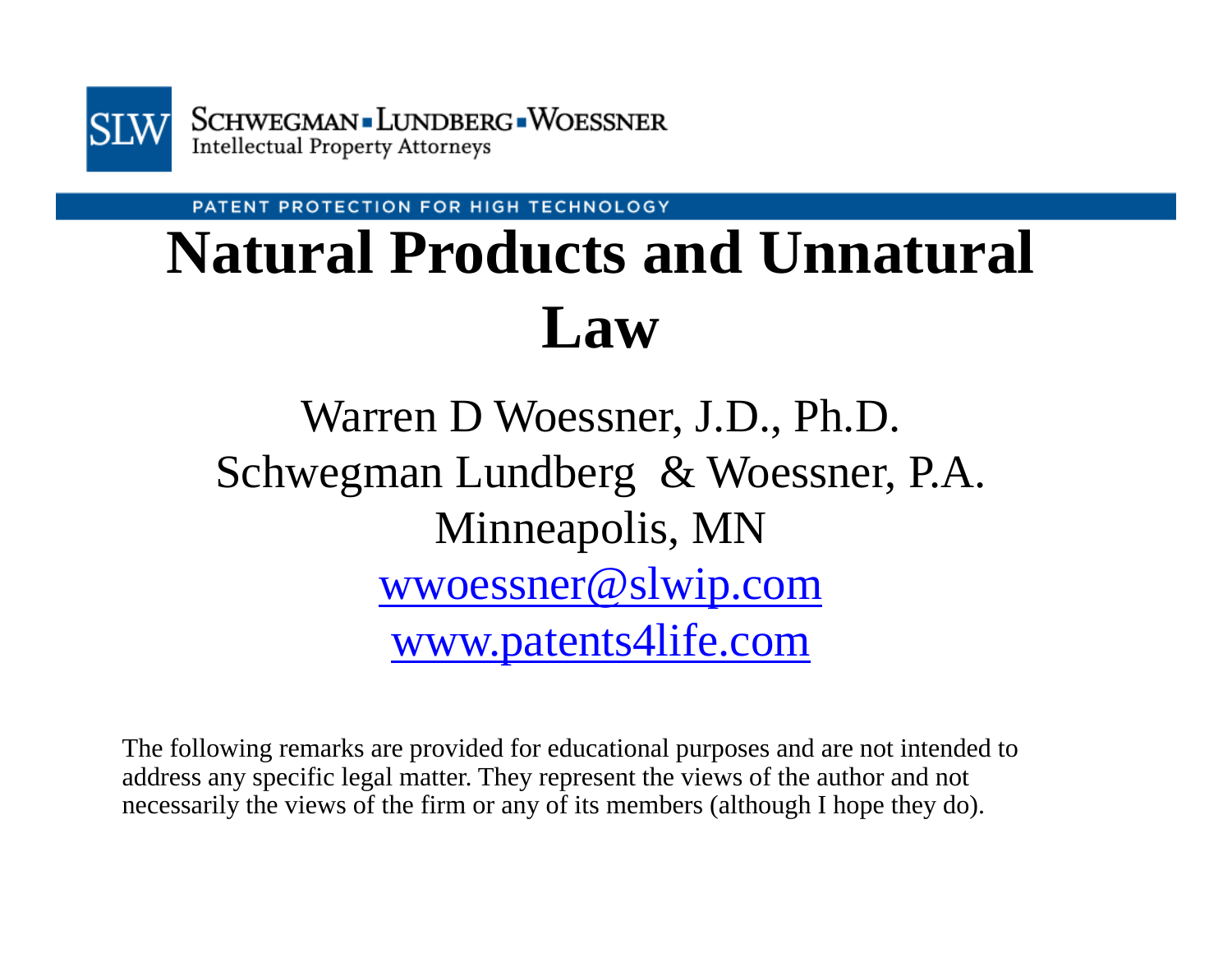# "Markedly Different"

- PTO: A "Marked Difference is <sup>a</sup> Significant Difference"…
- Between what is claimed and what is <sup>a</sup> "natural product."
- Do the identified differences rise to the level of a "marked difference in structure?"
- But before this test can be applied, we must settle on <sup>a</sup> definition of "natural product" and "non‐naturally occurring product."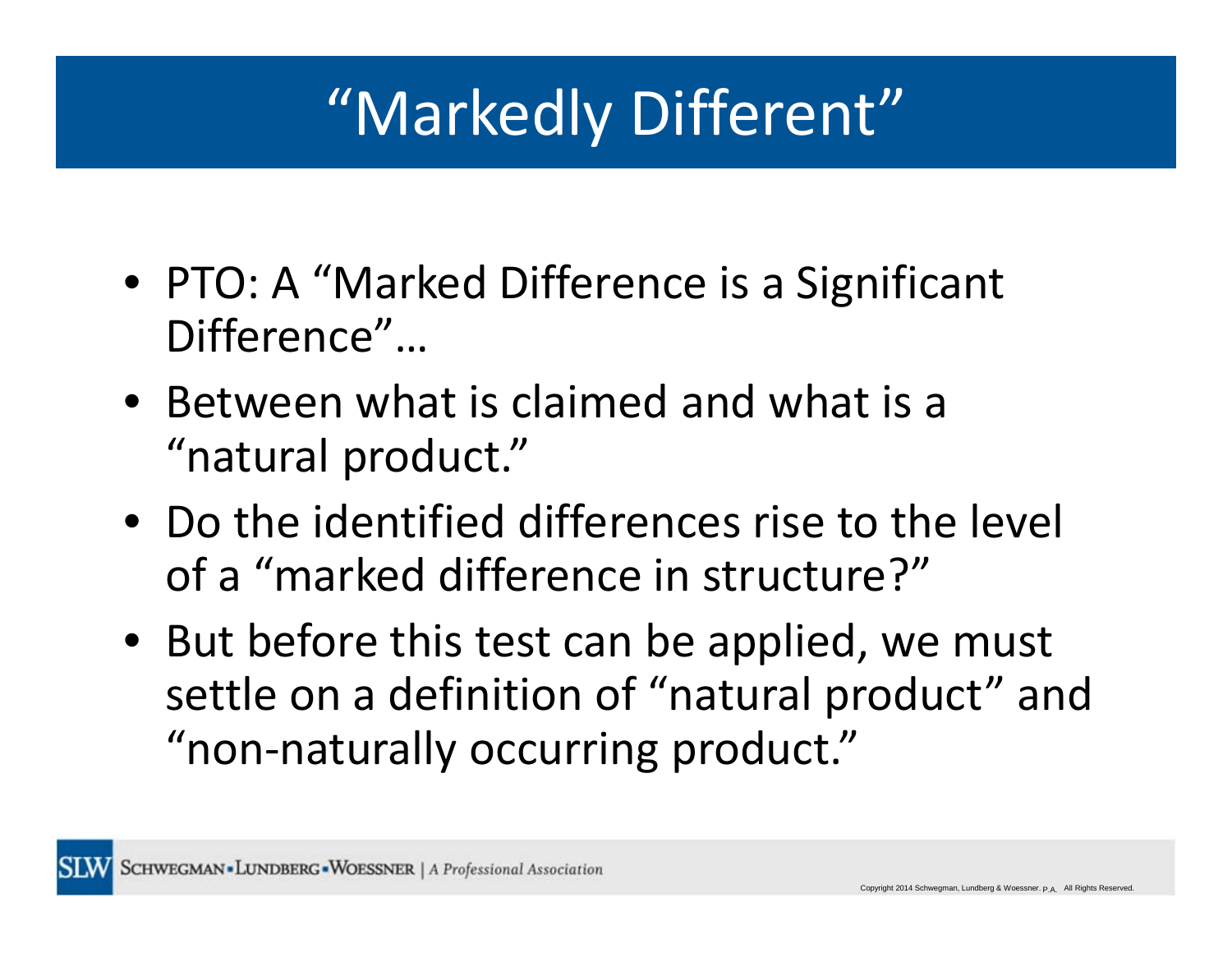# What is a "Natural Product"?

- Legally, it is <sup>a</sup> subgenus of "phenomena of nature" which in turn is <sup>a</sup> subgenus of "laws of nature". Chakrabarty says "non‐naturally occurring …composition of matter" and gives examples.
- Myriad is one of the only recent cases to apply the judicial exception of "natural product".
- Although Chakrabarty defined "composition of matter" very broadly, in Myriad, the Court said the claims were not expressed in terms of "chemical composition" nor did they rely on "chemical changes". (So how can they claim "natural products"?)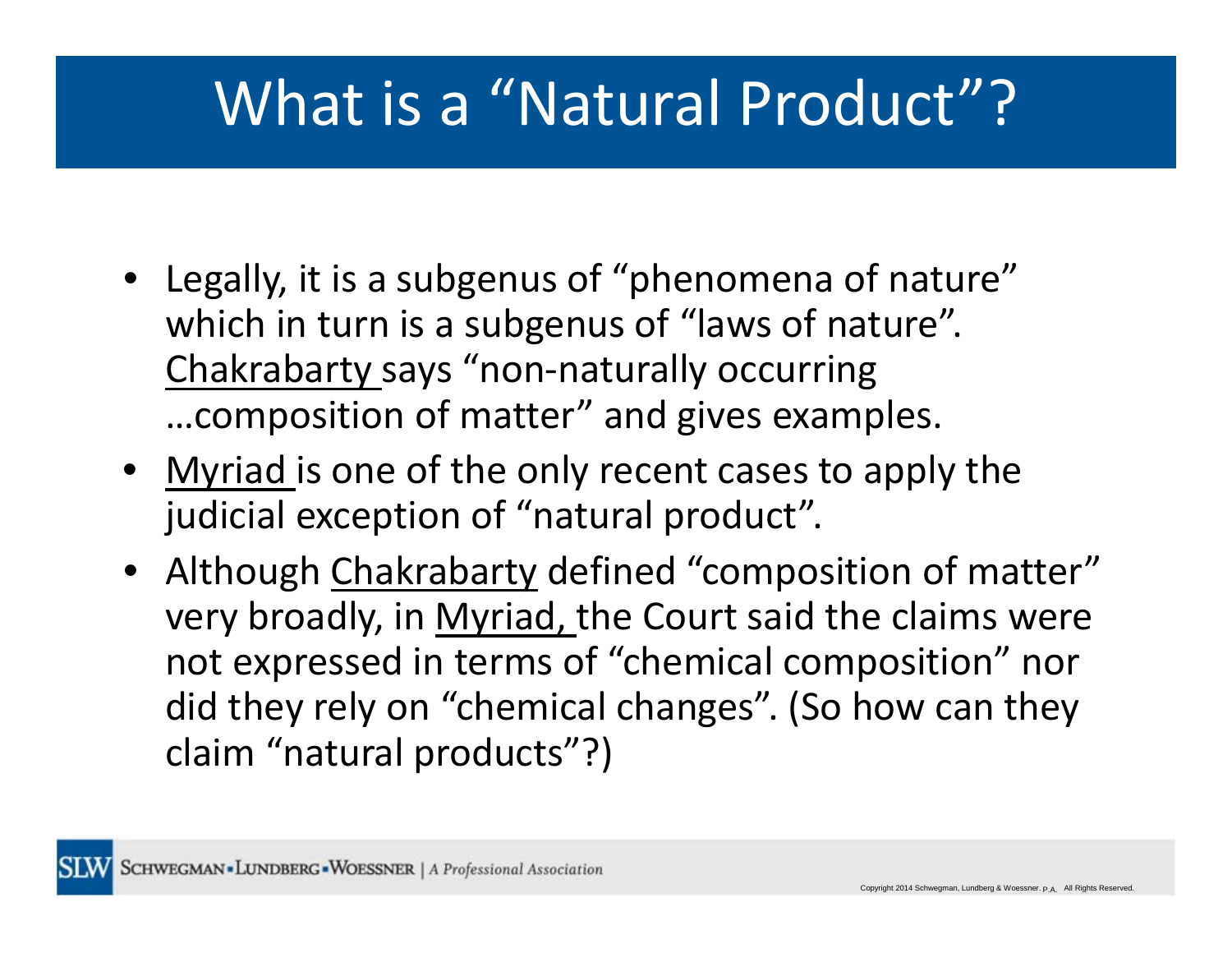# The Real Holding: No "Composition of Matter" Claims‐‐Literally.

- Even though the location of the genomic sequences encoding BRACA 1 and 2 had been identified, claiming them ("A that encodes B") focusses only on "the genetic information encoded thereby".
- Myriad simply discovered where the genes were located.
- Myriad did not create any "new compositions of matter."
- Once "discovery" was invoked, Court cited <u>Funk Bros</u>, which treated claims to an "inoculate" mixture of bacteria as barred by the phenomenon of nature exception. In fact, the composition of matter claims were not rejected as directed to "natural products", but as "not the product of invention". (No more than an advance in packaging.)
- Dissent would have found failure to meet today's WDR.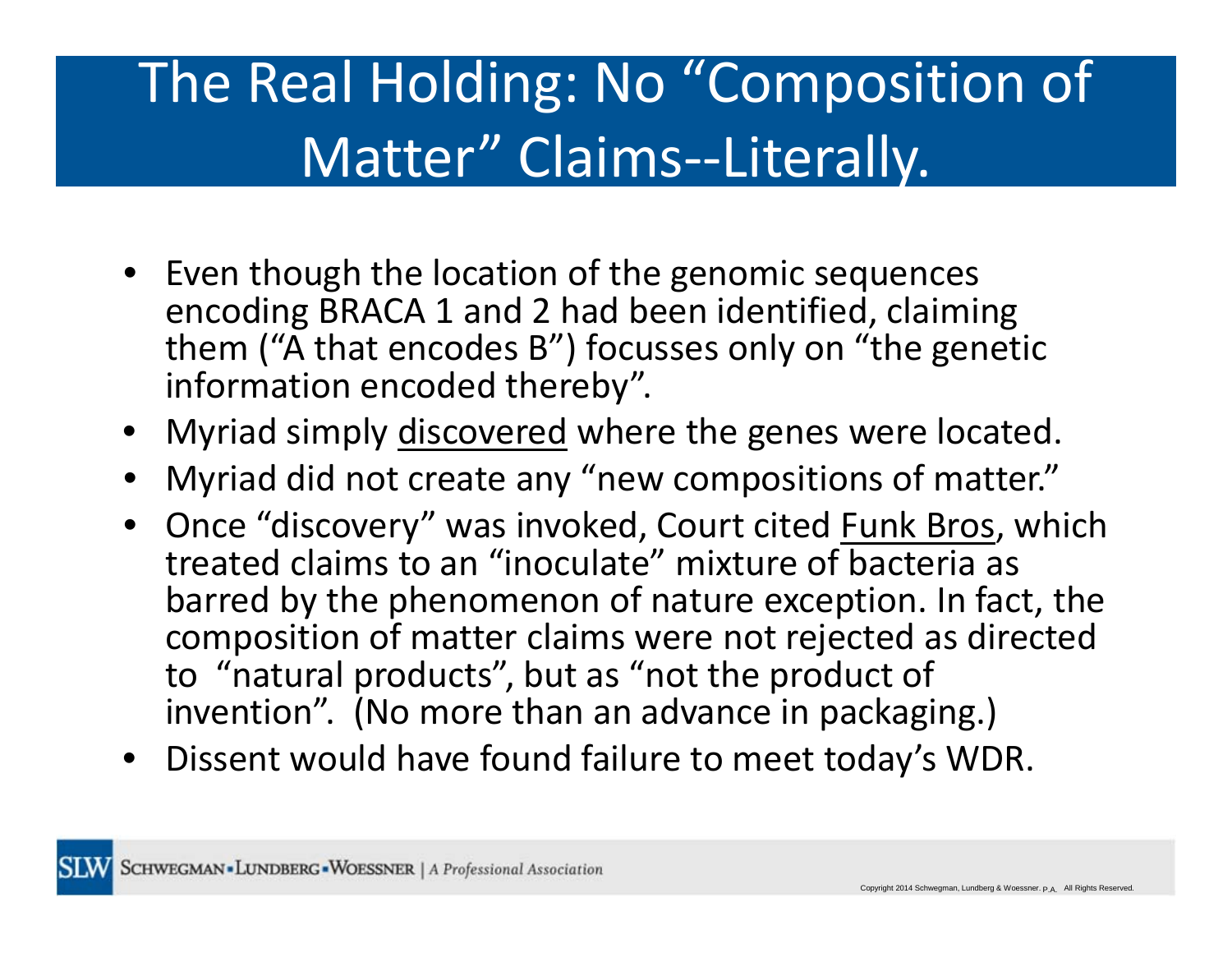# So What is <sup>a</sup> "Non‐Naturally Occurring Product"?

- If <u>Myriad</u> did not involve claims to "new compositions of matter" even if "isolation" was involved, where can we look for guidance?
- In the Fed. Cir.'s Myriad I or II opinions below, Judge Lourie stated: "While purified natural products thus may or may not qualify for patent[s] under s. 101, the isolated DNAs of the present patents [fall under Chakrabarty]". He noted that <u>Parke-Davis</u> involved an unchanged molecule that was for "every practical purpose <sup>a</sup> new thing…."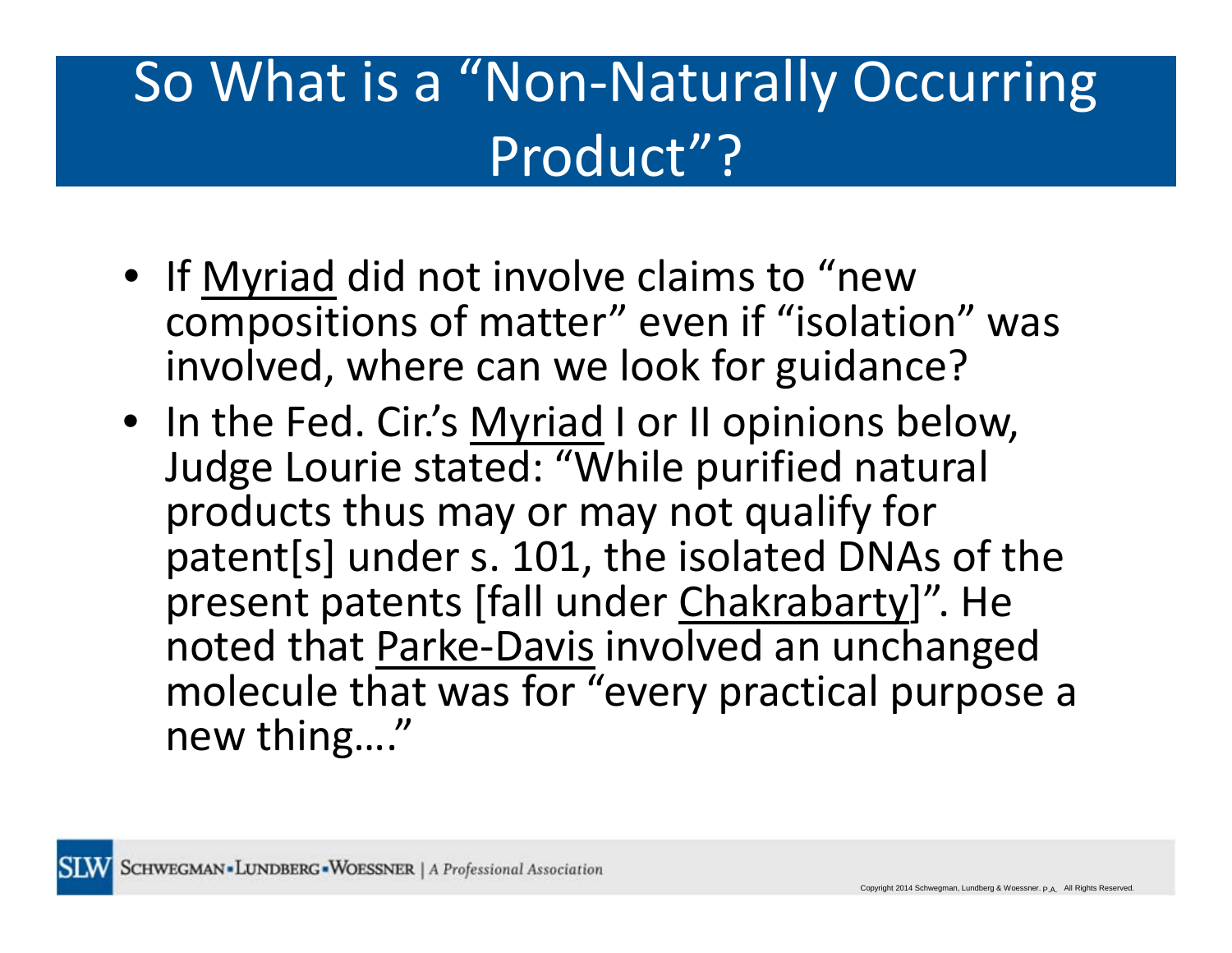# Even AMP's Attorney conceded that point(!)

- In the <u>Myriad</u> oral argument, Mr. Hanson was asked by Justice Alito if an anti‐cancer chemical in the leaf of an Amazonian tree that needed to be "extracted and reduced to concentrated form" would be patent‐ineligible if it was structurally unchanged.
- Mr. Hanson replied that if concentration were needed to make the chemical work as <sup>a</sup> drug, "[It] well may be patent eligible."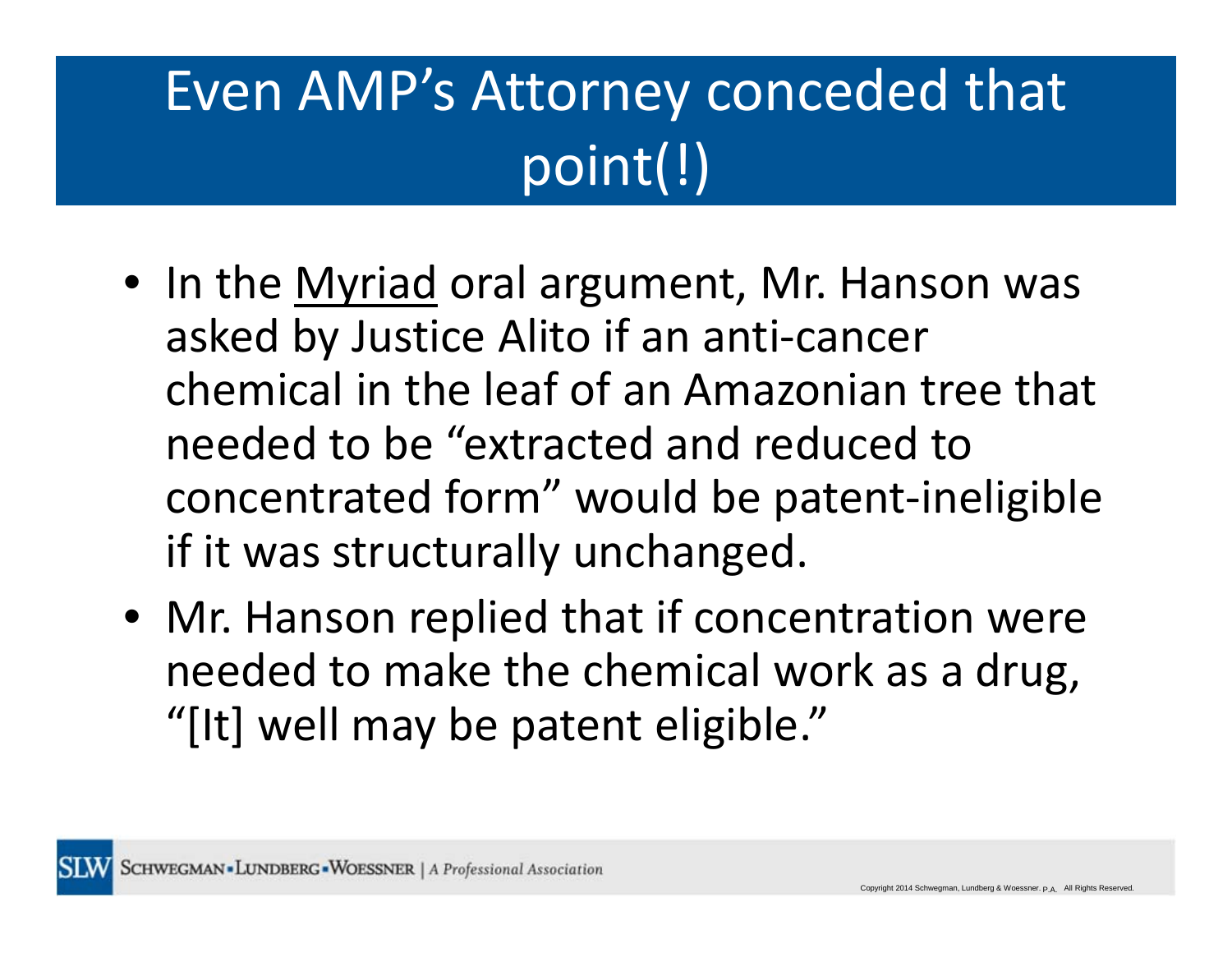# The USPTO Jumps In!

- "What were they thinking?"
- The Guidelines require both that the claimed compound be "non‐naturally occurring" and "markedly different in structure from naturally occurring products" to be patent‐eligible.
- Neither Myriad, Mayo nor Funk Bros. define "natural product", much less <sup>a</sup> "markedly structurally different, non‐naturally occurring product."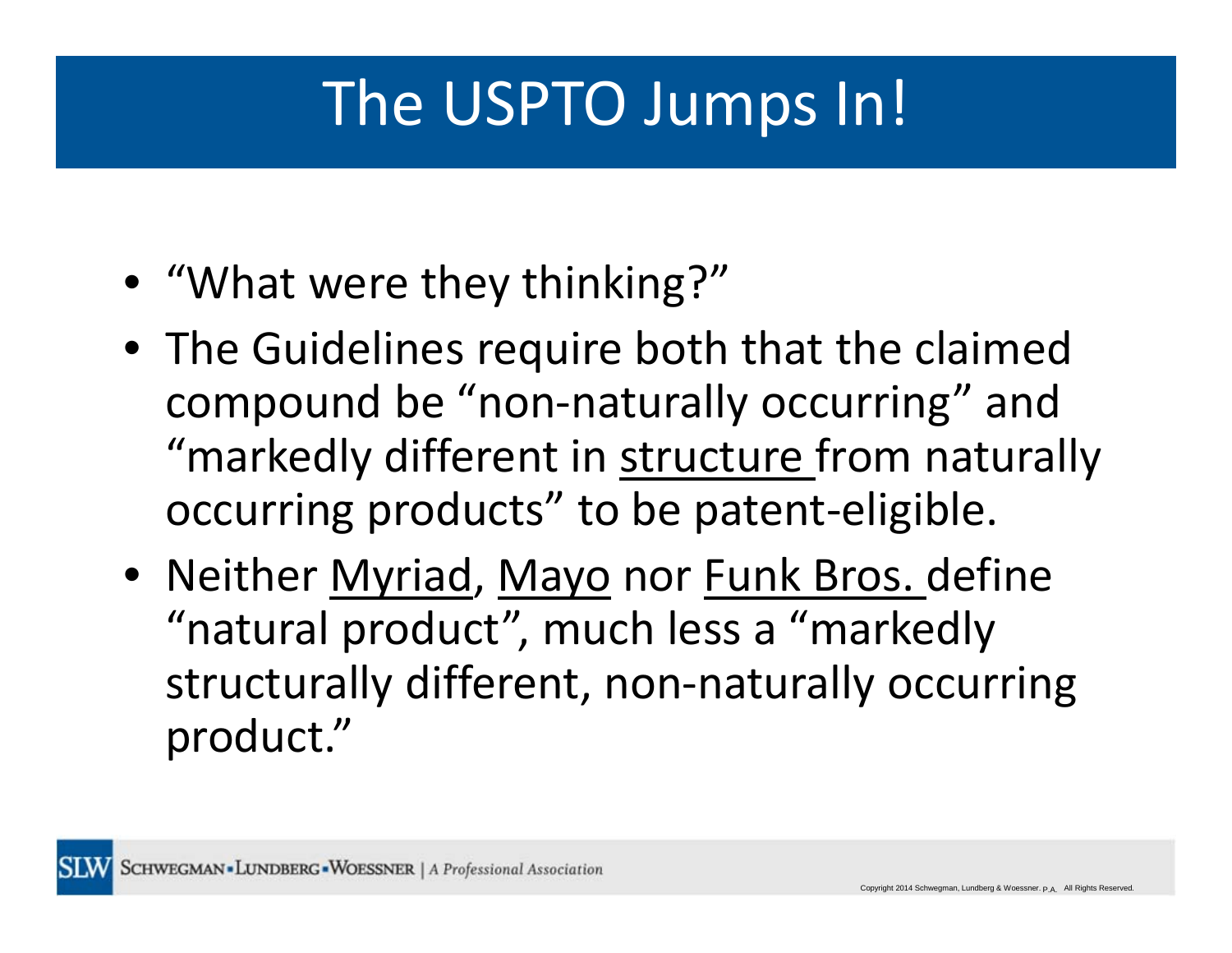# In re Bergy (II)

- 596 F.2d 952 (CCPA 1979)(Pure culture of bacterium producing antibiotic is not a natural product.)
- In the Fed. Cir. Myriad opinions, Judge Lourie did not rely on the "purified natural products" case law including Bergy, but he could have.
- Bergy was vacated by the S. Ct. when it took up Chakrabarty as moot, but the same questions were presented – was the claimed bacterium <sup>a</sup> patent–eligible manufacture or composition of matter, or was it excluded because it was "living", "naturally occurring", or a "hitherto unknown natural phenomenon"? (444 U.S. 1028).
- Bergy has been extensively cited as precedent ever since.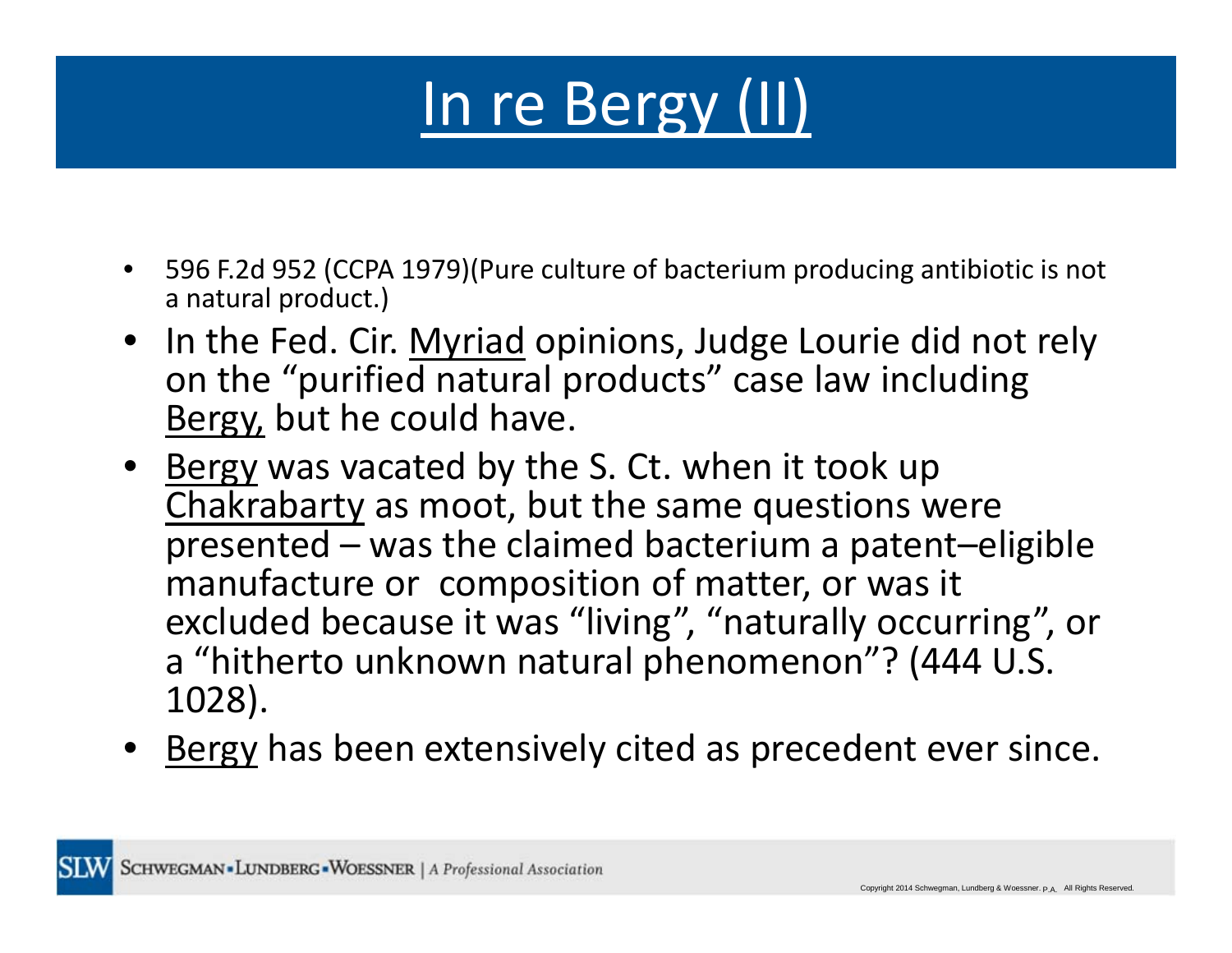# "Markedly Different"

• Is a term used in *Chakrabarty,* in a para. contrasting the inoculants in Funk Bros.:

> "Here, by contrast, the patentee has produced <sup>a</sup> new bacterium with markedly different characteristics from any found in nature, and one having the potential for significant utility."

- These "characteristics" were due to extra plasmids in Chakrabarty's bacterium, but there was no language disparaging Bergy, or requiring structural alterations.
- The <u>Bergy</u> cultures would meet this language.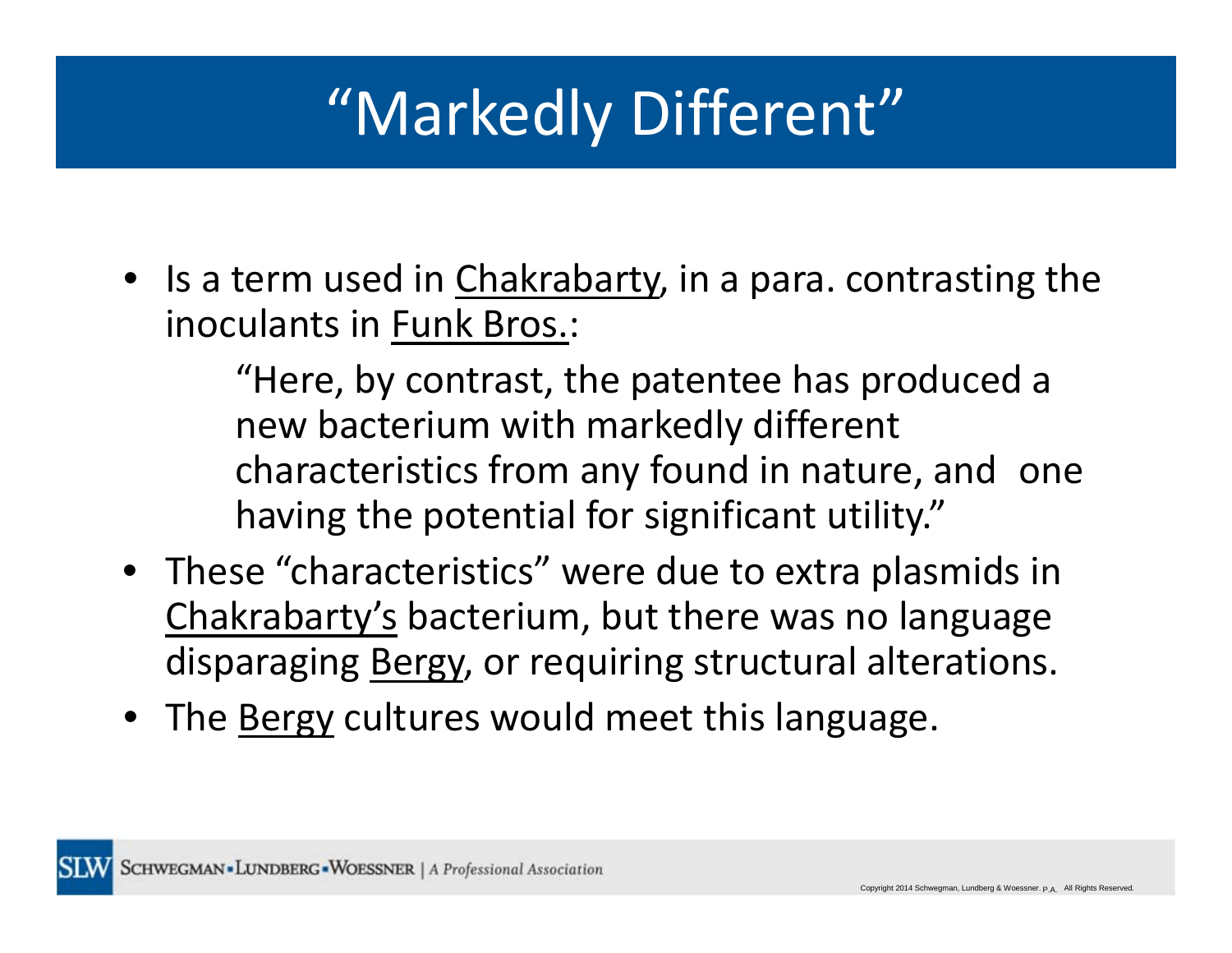## But the questions remain…

- Is the invention naturally‐occurring, e.g., <sup>a</sup> "natural product" or not?
- If it is not, it still must be markedly different in structure from naturally occurring products.
- While Chakrabarty's oil-eating bacterium was "markedly different", what does that test mean for other inventions?
- Does "markedly different" mean structurally unobvious?
- Are unexpected results relevant in the inquiry?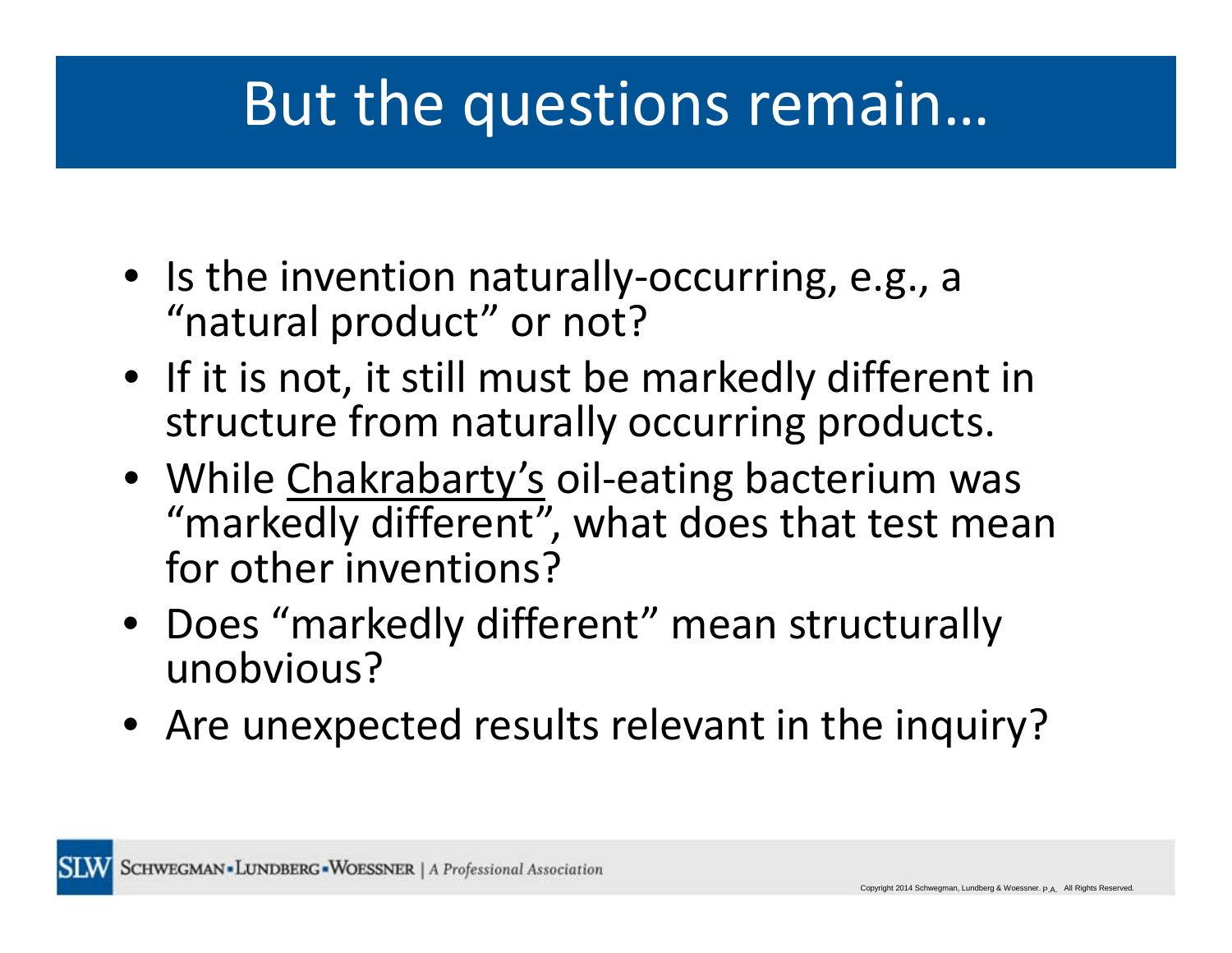# In re Bergstrom

- 427 F.2d 1394 (CCPA 1970)(Pure prostaglandins patentable in view of impure extracts).
- In <u>Myriad</u> I and II, Judge Lourie dismissed <u>Bergstrom</u> as decided under s. 102., but the court reversed both s. 102 and s. 101 rejections:

"The Board and the solicitor seem to have taken an affirmative view [that <sup>a</sup> reference disclosing an impure form of a compound can support <sup>a</sup> rejection both under s. 101 and s. 102]…The sole issue it accurately posed [is] 'whether the claimed pure materials are novel as compared with the less pure materials of the reference' It seems to us that…by definition, pure materials necessarily differ from less pure or impure materials and, if the latter are the only ones existing and available as <sup>a</sup> standard of reference…perforce the 'pure materials' are new with respect to them."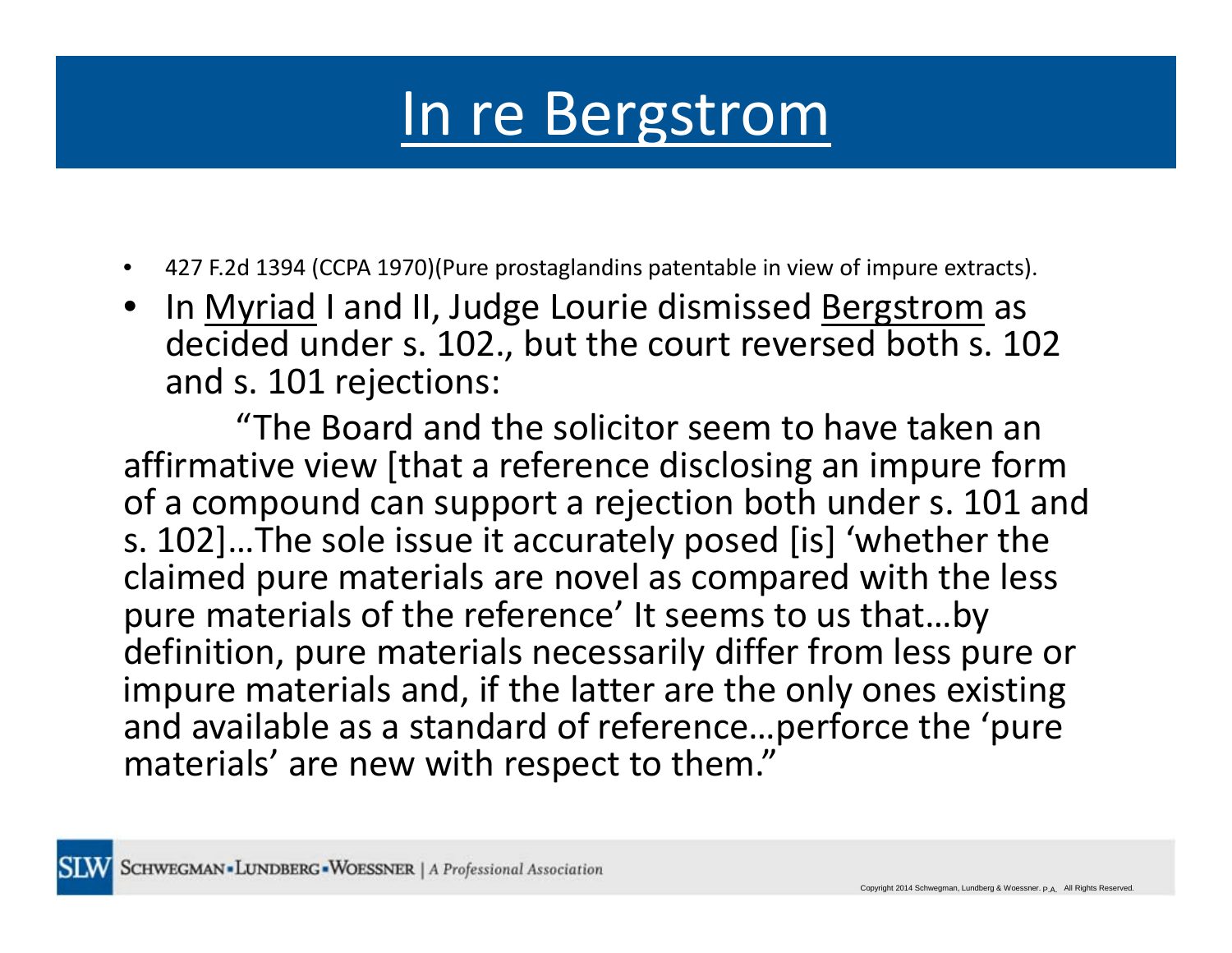## In summary:

- Myriad and Mayo (much less dicta in Chakrabarty discussing Funk Bros.) do not provide sufficient rationale to depart from about <sup>a</sup> century of practice that culminated in Bergy.
- "Natural product", "markedly different" and "significantly different" have not been adequately defined by case law or Congress.
- This "Guidance Memorandum" is disruptive, regressive and should be withdrawn.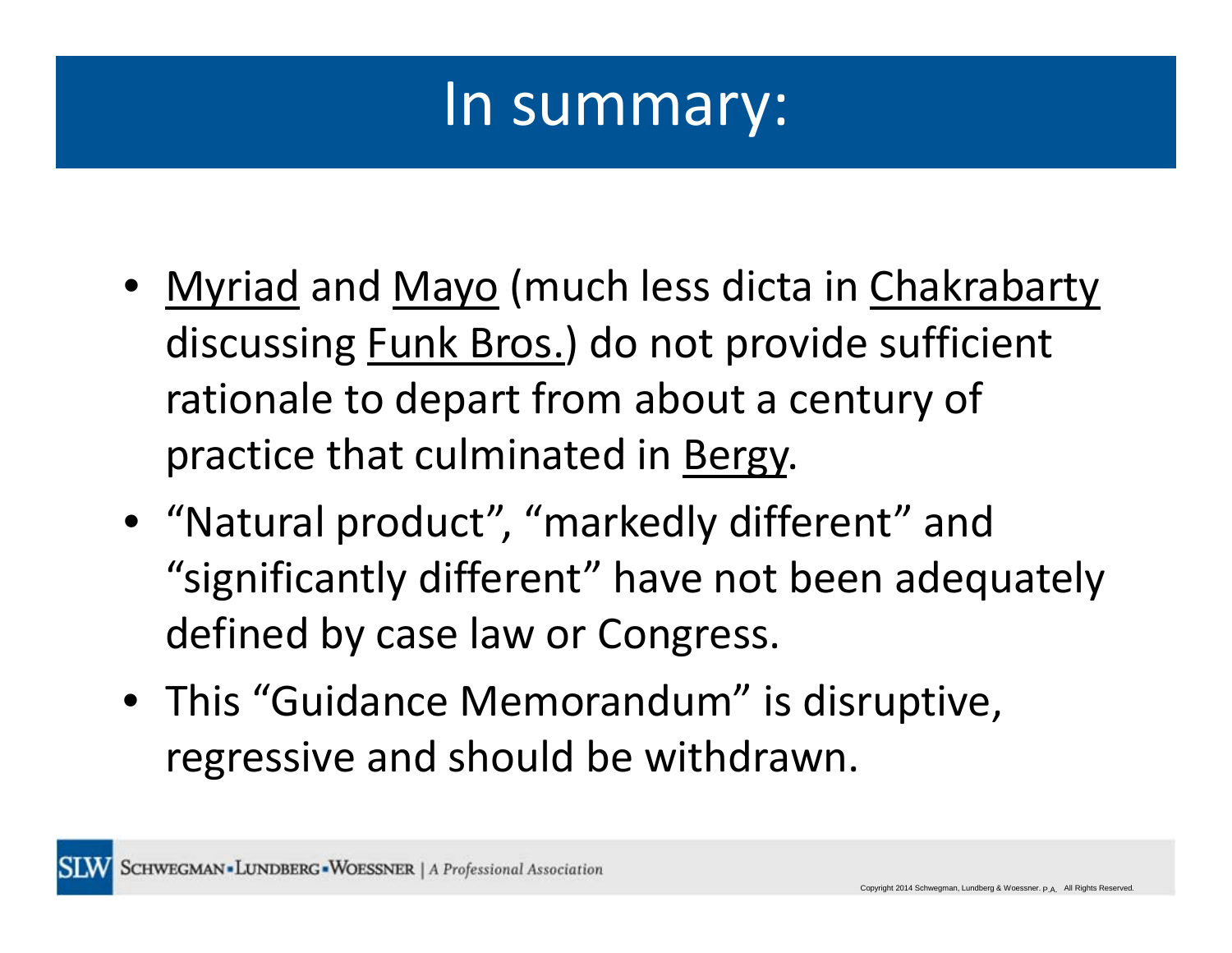# Thank you for your consideration

• Warren Woessner is <sup>a</sup> founding shareholder of Schwegman Lundberg & Woessner in Minneapolis, MN. He received his Ph.D. and J.D. degrees from the University of Wisconsin – Madison. His practice focusses on client counseling in pharmaceuticals and biotechnology, with an emphasis on due diligence opinions and solutions for complex prosecution problems. He has spoken and published widely on issues in life sciences IP and chaired both the Chemical Practice and Biotechnology Committees of the AIPLA. Warren served two terms on the Amicus Committee and is <sup>a</sup> Fellow of the organization.